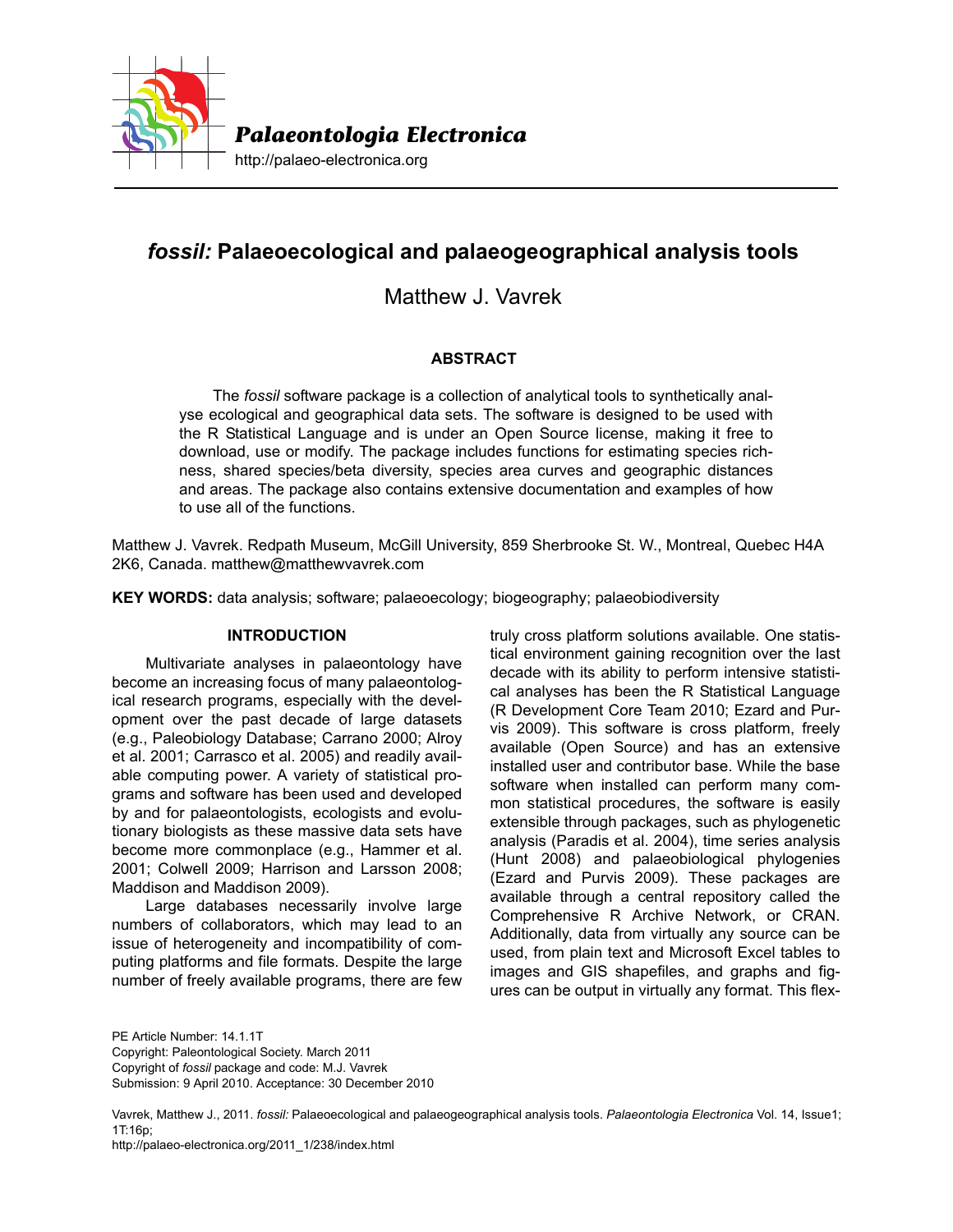ibility and availability is what has made it a growing success in the field of statistics and database analysis.

Here I present a new package that has been developed to enable a selection of ecological and geographic analysis tools to be added to the base R environment. The package was originally developed with palaeontologists in mind and is appropriately entitled *fossil*. As of this writing, it is in version 0.3.2, and although there are planned additions to the code, the functions already present allow for a large number of analyses to be performed.

Reasons for developing *fossil* are many fold. The underlying impetus was to create a single package to examine large datasets with up-to-date methods of biodiversity estimators and ecological pattern recognition that can be used in conjunction with geographic data over long time scales. Macroecological analysis is a growing area and palaeontologists now have a real opportunity to answer modern questions of biodiversity distributions, thanks in large part to the deep time of the fossil record. By providing powerful tools that integrate well, we can spend more time on the questions rather than the methods.

A number of the functions that have been implemented in *fossil* can also be found in the excellent package *vegan* (Oksanen et al. 2010). Many of the species diversity and species estimator functions are implemented in both packages. However, the *fossil* package was implemented to cover a number of use cases that *vegan* did not cover. Initially, the primary function that was needed was a way to estimate species diversity using a number of functions all at once. As well, the function to create distance matrices with user defined measures was at the time more difficult to use, and so I have tried to implement a more easily extensible method. The *fossil* package also implements a number of spatial analysis and export tools that are not found within *vegan*, such as methods to calculate geographic distances and areas from a set of points.

For example, the fossil record, while accurate, is by no means complete (Benton et al. 2000) yet can still provide important information on biogeographic patterns. Using *fossil,* we can compare sparse ecological data with a number of ecological similarity indices (e.g., Chao-Jaccard, Chao-Sorenson, Simpson) and then observe the patterns of connectivity using various types of neighbour joining techniques. These patterns can then be visualised in ecological space, using ordinations to group similar sites, and in geographic space, placing

localities on a map and observing how this ecological connectivity relates to geography. Combining spatial, ecological and temporal data provides a more complete picture of the evolution of the biosphere than any one factor alone.

# **WHAT IS R AND WHY SHOULD WE USE IT?**

The *fossil* package is constructed for use with the R Statistical Language. R owes its origins to the S Language, a program initiated at Bell Labs in the 1970s as a way to implement a computational statistical language (Becker et al. 1988). The S Language has been the basis for another well known statistical program, S-PLUS. In 1991 Ross Ihaka and Robert Gentleman at the University of Auckland began developing a statistical language for their teaching laboratory since no adequate commercial solution existed at the time. Their work mimicked many of the styles and methods of S, and eventually this package evolved into the R Language for Statistical Computing (Ihaka and Gentleman 1996). Since its origins, R has been open-sourced under the GNU Public License, meaning that anyone who chooses to use, redistribute or improve the software is free to do so provided they allow others the same rights (Stallman 1999). The program was originally written for a Macintosh system, but it has since been ported to virtually every computing architecture, both legacy and modern. This makes it an ideal candidate for a statistical system in many modern laboratories, where researchers possess their own (if not multiple) computers, often with different operating systems.

Many other statistical programs encourage their users to manually select their data and choose the analyses to be run with a mouse cursor. At first glance, this is a much simpler way of interacting with the data, but it suffers from a major drawback; analyses of this type are not truly reproducible (Leisch and Rossini 2003; Green 2003). Although descriptions of statistical procedures used in refereed papers are a must, trying to record exact mouse clicks and button selections is virtually impossible. R on the other hand encourages users to record each and every step of the process used. Most users of R will write their methods of analysis out in a text editor of some kind and then proceed to run this code in the R environment, with every step, from analysis to figure creation, fully documented.

The deeper benefits of this method may not be obvious. I have personally experienced situations where mistakes were made early on in the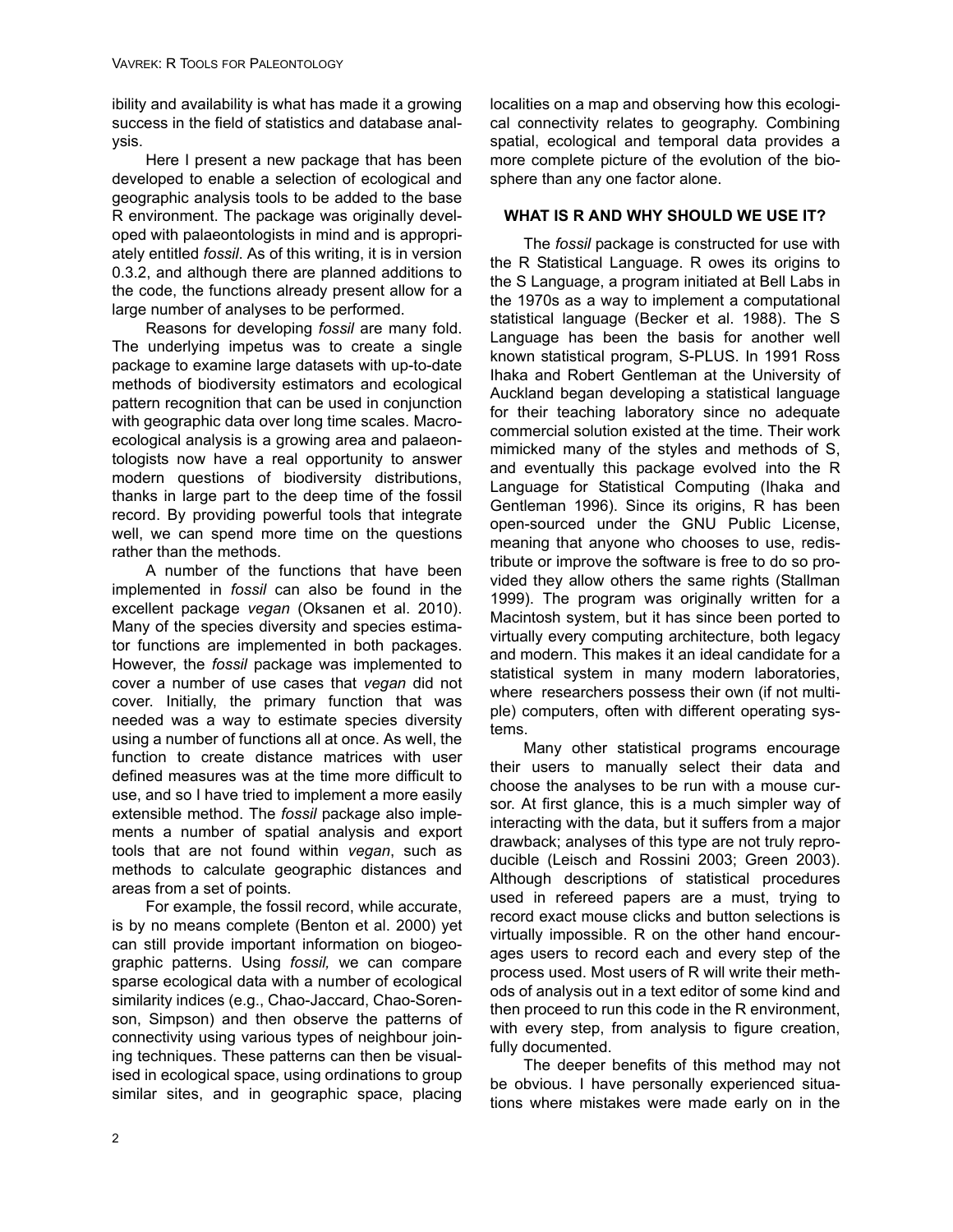process of data analysis and not found until much later. While in a graphical, mouse driven environment trying to repeat all the steps necessary is often time consuming, well written R code can be easily modified and re-run with minimal fuss. Further, as the program is consistent across platforms, collaborators can run the code on their platform of choice, without having to worry if their version of a program has the same available functions. This benefit also extends to other scientists, who by taking other researchers' code can re-run published findings exactly, without having to purchase software of any kind.

What follows is not an in-depth introduction to R; there have already been many books written on the subject. For a good start, the original text by Becker et al. (1988) and a more recent text by Braun and Murdoch (2008) are highly recommended. Rather the focus of this paper is the use of the functions found within the *fossil* package.

## **SETTING UP THE ENVIRONMENT**

R is available for virtually any platform and can be installed from the R Project website, www.rproject.org/. Please note that throughout this paper all R commands are distinguished from ordinary text using a bold-face font, and blocks of R commands are set apart in monospace font. All commands are preceded by a chevron (>) that does not need to be entered, but simply represents the beginning of a new command.

Throughout much of this paper, I use a theoretical data set called **fdata,** consisting of three parts. **fdata.list** is a table with each row representing an individual species occurrence and columns for locality name, species name, species abundance, latitude and longitude. **fdata.mat** is a matrix (12 by 12) with each unique species as a row and each locality as a column. The last part is **fdata.lats,** a SpatialPoints object containing the longitude and latitude for each locality. All of this data is found as part of the *fossil* package. As well, the entirety of the code used to analyse the data and create figures for this paper is available as a supplementary file, along with full instructions on how to use it.

To begin using the *fossil* package in an interactive session, you must first ensure the package has been installed on your computer. It is available online from **CRAN** and can be downloaded from within an R session by typing **install.packages ('fossil')** at the command prompt. You will be prompted to choose a download location; simply try to choose one closest to your location. Once the

*fossil* package is available on your computer, you can load it in to R using the command **library (fos**sil). Every time you start a new session, you will have to load the package again using the **library()** command as extra libraries are not loaded by default to keep the memory use as low as possible.

>library(fossil)

#### **LOADING YOUR DATA IN R**

Large databases used in palaeoecology studies are often simply tables, whether in plain text files or Excel tables, where every row consists of a unique observation, usually of a species at some location in space and time. However, the species, locations and times in these lists are rarely unique, and often consolidation of the data into usable matrices of species versus location is needed. There are two functions that aid in the conversion of lists of points into two types of matrices that will be referred to throughout the remainder of the paper. The first function is the **create.matrix()** function, which takes a list of species and their occurrences and converts it to a matrix of species (rows) by localities (columns). With the commands

```
>data(fdata.list) 
>create.matrix(fdata.list,tax.name="s
pecies",locality="locality")
```
we can create an occurrence matrix from the fdata.list example data set; alternatively, if we wish to create an abundance matrix, we use virtually the same command, but include the option **abund = TRUE** and give the name of the abundance column (in this case, **'abundance'**) for the **abund.col** option. This method will give us an abundance matrix identical to **fdata.mat.**

```
>data(fdata.list) 
>create.matrix(fdata.list,tax.name="s
pecies",locality="locality", 
+abund=TRUE,abund.col="abundance")
```
For the *fossil* package, data follows the convention of species as rows and localities as columns. Data that is in matrix format already but with species as columns and localities as rows can be transposed with the **t()** command.

Similarly, much palaeontological data comes with some sort of spatial data about its provenance integrated with the occurrence data. As such, the locality data is often duplicated for each unique species at a certain site. In order to simplify plotting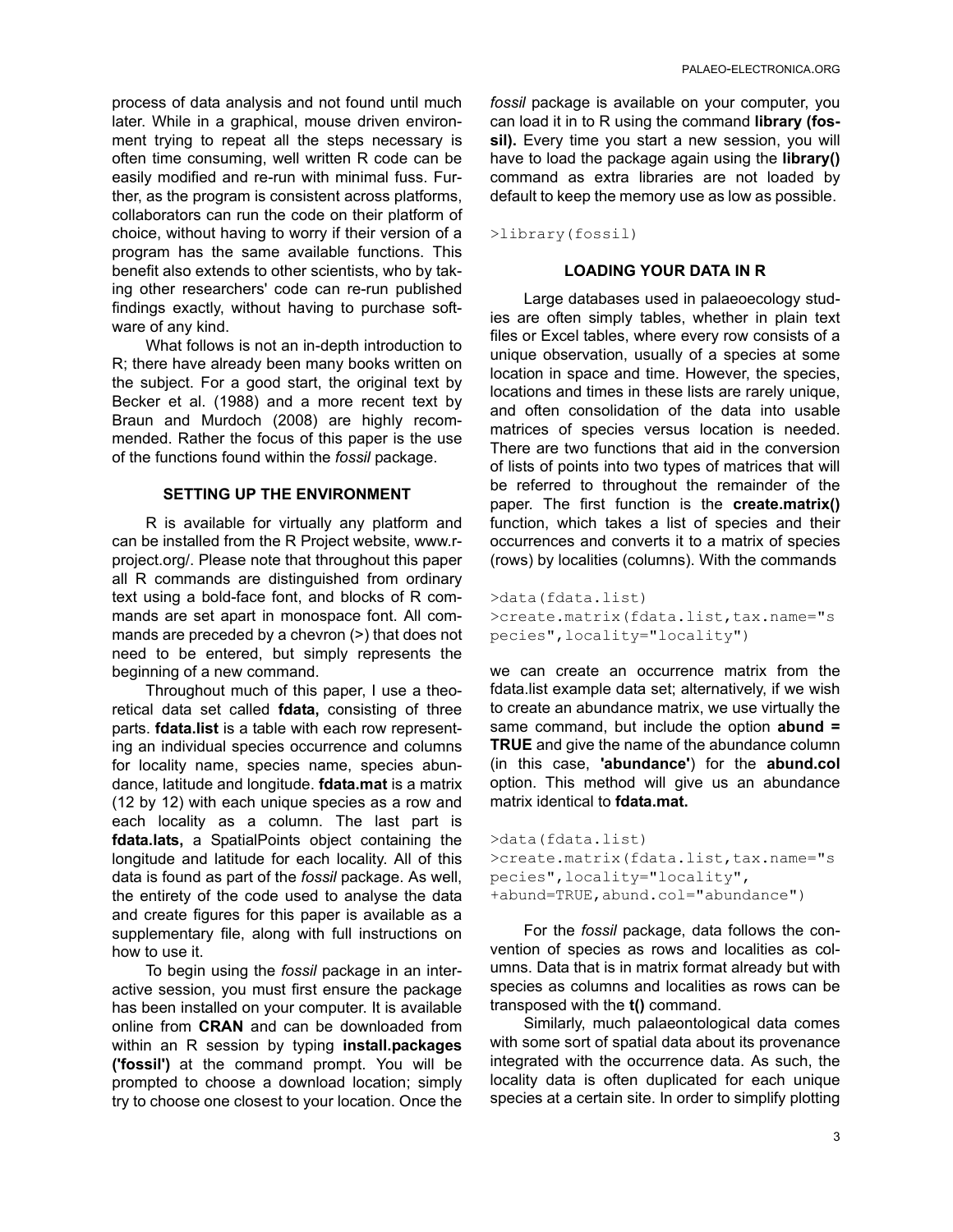**TABLE 1**. Names, formulas and alternate names for included similarity coefficients. Variables in the formulae are: a = number of shared species, b = number of species found only in the first sample, and c = the number of species found only in the second sample.

| <b>Coefficient Name</b> | Formulae              | <b>Alternate Name</b>                | <b>Function Call</b> |
|-------------------------|-----------------------|--------------------------------------|----------------------|
| Jaccard                 | $a/(a+b+c)$           | Coefficient of Community             | jaccard()            |
| Sorenson                | $2a/(2a+b+c)$         | Dice, Czekanowski, Coincidence Index | sorenson()           |
| Simpson                 | $a/(a+min(b,c))$      |                                      | simpson()            |
| Braun-Blanguet          | $a/(a+max(b,c))$      |                                      | braun.blanguet()     |
| Ochiai                  | $a/sqrt{(a+b)(a+c)}$  | Coefficient of Closeness             | ochiai()             |
| Kulczynski              | $[a/(a+b)+a/(a+c)]/2$ | $\overline{\phantom{0}}$             | kulczynski()         |

georeferenced data, a function called **create.lats()** can be used to extract the site coordinates from a list, eliminating duplicate entries.

```
>data(fdata.list) 
>create.lats(fdata.list,loc="locality
",long="longitude", 
+lat="latitude")
```
# **DISTANCE/SIMILARITY/BETA DIVERSITY INDICES**

Measuring the ecologic distance between sets of samples is often a necessary first step in many multivariate analyses (Green 1980; Shi 1993). As such, it also is often a contentious one, with different researchers advocating different measures, with at times multiple correct arguments. Although I do not wish to provide a full explanation here of every single measure, I will provide a brief overview of those included in the *fossil* package. Some of these measures are best described as indices of beta diversity, although they are grouped here with other similarity measures for convenience since they are typically used in a similar fashion.

All of the similarity functions can be used in the same way. The functions need two arguments representing the two samples. It is important that the species occurrences are arranged in the same way for each site, and that any absent species are represented by a zero.

```
>sampleA<-c(1,1,0,1,1,1,1) 
>sampleB<-c(0,1,1,0,0,1,1) 
>sorenson(sampleA,sampleB)
```
[1]0.6

The species estimator functions included can be broadly grouped into two categories, those that use occurrence data and those that use abundance data. As abundance data is not always available, especially in palaeontology, more measures that use occurrence data are included in the package. Occurrence based measures can also be used with abundance data, but the abundance matrix is converted to an occurrence matrix by the function.

One of the oldest and best known occurrence measures is the Jaccard measure, also known as the Coefficient of Community (Table 1; Jaccard 1901; Shi 1993). The measure has seen extensive use, largely due to its simplicity and intuitiveness (Shi 1993; Magurran 2004). A similar measure also in common use is the Sorenson measure (also known as Dice, Czekanowski or Coincidence Index), which places more emphasis on the shared species present rather than the unshared, as can be seen in the difference in values for the example data set. Again, the calculation is relatively simple and intuitive, and both indices have been shown to provide useful results (Wolda 1981; Hubálek 1982). Two other similar indices that are occasionally used are the Ochiai and Kulczynski measures. While Hubálek (1982) lists the Ochiai and Kulczynski indices as providing good results, the Jaccard or Sorenson are typically more recommended if only because they are more commonly used.

One of the most common problems in palaeontology, and indeed in many ecological studies, is that of differing sample sizes. Comparing two sites of very unequal sampling intensities can give a biased view of the actual species overlap. For example, a subsample of a site could be considered identical to the original site, as all the species in the subsample will be within the original. How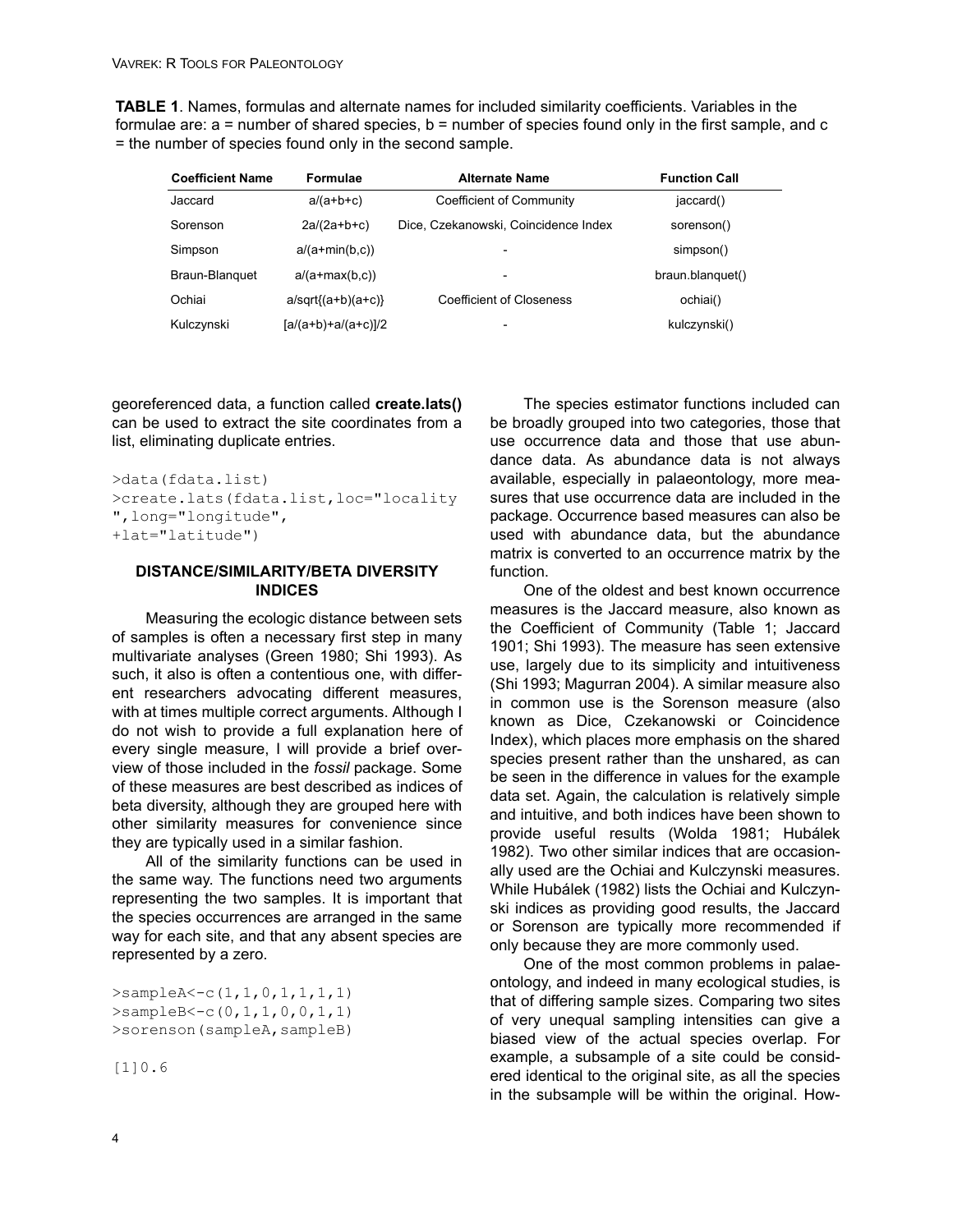ever, all the previous measures would show less than complete similarity due to their mathematical properties. With this in mind, Simpson (1960) developed a measure, which can account for variability of sample sizes. His formula scales the value by the number of species from the least sampled site, so that the subsample in this case would have full similarity with the original. The Simpson measure is often used with data that is highly variable in sampling intensity, such as fossil datasets, for this very reason.

While the *fossil* package contains a number of occurrence based similarity indices, by no means are they all included. For example, Shi (1993) lists 39 and Hubálek (1982) lists 43 different variations of the similarity index, many of which are rarely used outside their original papers.

While not as common in palaeontological data sets, abundance values can provide valuable information about a community that is not possible using occurrence data. Analyses of community structure are very limited without abundance data, and abundance data can provide more subtle distinctions between communities. As well, species abundances can provide some measure of sampling intensity.

Possibly the most widely used abundance based measure is the Bray-Curtis measure, due to its strong relationship to ecological distance under varying conditions (Bray and Curtis 1957; Faith et al. 1987; Minchin 1987; Clarke 1993). The measure is equivalent to the Sorenson coefficient when used as a similarity measure with occurrence data. The Morisita-Horn index, while not as common as the Bray-Curtis, is also a highly recommended measure due to its relative independence from sample size and diversity (Wolda 1981; Magurran 2004). While there are several variations of the measure, I have used the version found within Magurran (2004).

Luckily, though the diversity of indices may seem somewhat overwhelming, the package provides an easy way to use them with large data sets. An included function called **dino.dist()** will take a matrix of species occurrences versus locality (or any analogous groupings) and return a full pairwise distance matrix as output. This function is written such that any other similarity index, including those defined by other packages or by the user, can be specified and used to calculate the matrix.

# **NON-PARAMETRIC SPECIES ESTIMATORS AND RAREFACTION**

An obvious problem in palaeontology is the incompleteness of the record, and therefore our incomplete knowledge of the number of species present, whether locally or globally. Modern ecologists suffer from the same problem, whereby it is impractical to sample every single member of even relatively small communities of organisms (Chazdon et al. 1998). However, smaller samples still contain important information about the community and can be extrapolated from to provide estimates of the true richness of the total community. Of course, such extrapolations must account for sampling intensity and area (Gleason 1922; Preston 1948).

One of the most commonly used methods for dealing with unequal sampling intensity is rarefaction, or interpolation of the data (Sanders 1968). Rarefaction provides a method of comparison between different communities, whereby each community is "rarefied" back to an equal number of sampled specimens (Heck et al. 1975; Foote 1992; Colwell and Coddington 1994). Within the *fossil* package is a method for rarefaction known as a Coleman Curve (Coleman 1981; Coleman et al. 1982). This type of rarefaction is carried out through a resampling method rather than a rarefaction formula; resampling is computationally much simpler and faster, and provides indistinguishable results from the formula based method (Coleman 1981; Coleman et al. 1982; Colwell and Coddington 1994; Magurran 2004). The Coleman Curve is an empirical measure of the rarefied number of individuals, while the rarefaction function is a theoretical model of what the empirical curve would look like. Although rarefaction can be useful, it is very sensitive to the underlying pattern of species abundance, such that collections with much lower species evenness will often give lower estimates of species diversity than those with very even abundances, regardless if species diversities in reality are equal (See Gotelli and Colwell [2001] for an indepth treatment of the issue.).

Although rarefaction interpolates data back, non-parametric species estimators extrapolate from the data to find what the 'true' number of species may have been (Colwell and Coddington 1994). The typical way these estimators operate is by using the number of rare species that are found in a sample as a way of calculating how likely it is there are more undiscovered species. As an example, the Chao 1 estimator (Chao 1984; Colwell and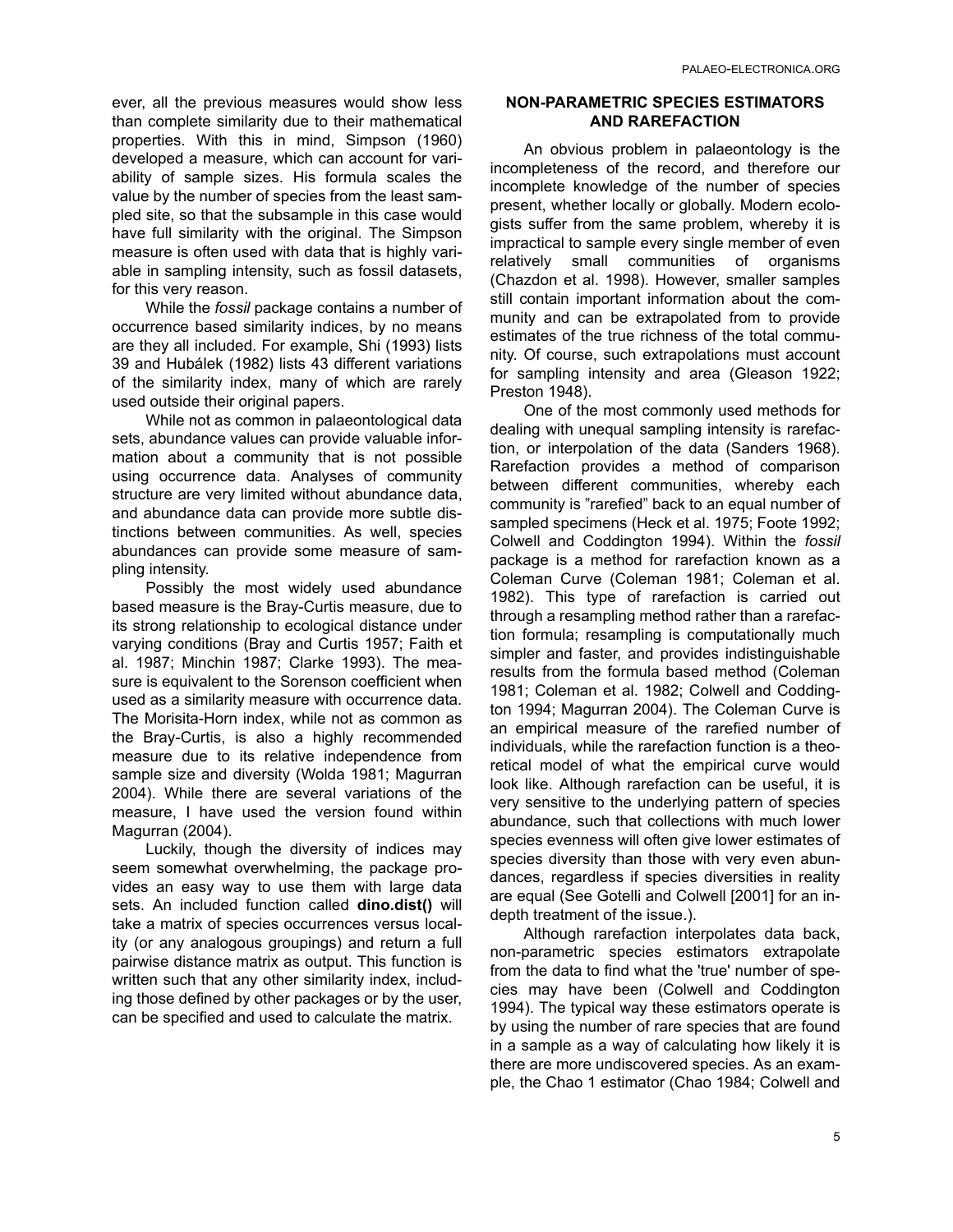Coddington 1994) calculates the estimated true species diversity of a sample by the equation:

$$
S_1 = S_{obs} + \frac{F_1^2}{2F_2}
$$

where *Sobs* is the number of species in the sample, *F*1 is the number of singletons (i.e., the number of species with only a single occurrence in the sample) and *F*2 is the number of doubletons (the number of species with exactly two occurrences in the sample). The idea behind the estimator is that if a community is being sampled, and rare species (singletons) are still being discovered, there is likely still more rare species not found; as soon as all species have been recovered at least twice (doubletons), there is likely no more species to be found. Tests of the estimator have shown that it does provide reasonable estimates, at least for modern data sets (Chao 1984; Colwell and Coddington 1994; Chazdon et al. 1998). Of course, as the value is an estimate there is a degree of uncertainty, and a method to calculate the variance for the estimators has been provided by Chao (1987) in the form of

$$
var(S_1) = F_2 \left[ \left( \frac{F_1/F_2}{4} \right)^4 + \left( F_1/F_2 \right)^3 + \left( \frac{F_1/F_2}{2} \right)^2 \right]
$$

Although the Chao 1 estimator works for abundance data, often only occurrence data are available. There is another estimator, named conveniently Chao 2 (Chao 1987; Colwell and Coddington 1994), which uses occurrence data from multiple samples in aggregate to estimate the species diversity of the whole. This estimator is defined as:

$$
S_2 = S_{obs} + \frac{Q_1^2}{2Q_2}
$$

which is virtually identical to the Chao 1 estimator, with singletons (*Q*1) being species occurring in only one sample and doubletons (*Q*2) occurring in two samples. This estimator can also make use of the Chao 1 variance formula provided above, with the substitution of *F*1 and *F*2 for *Q*1 and *Q*2, respectively.

Chao and colleagues (Chao and Lee 1992; Chao et al. 1993; Lee and Chao 1994) have also

published another pair of estimators, called the Abundance Coverage Estimator and the Incidence Coverage Estimator, which use abundance and occurrence based data sets, respectively. These estimators are much more complex; the Abundance-based Coverage Estimator takes the form

$$
S_{ace} = S_{common} + \frac{S_{rare}}{C_{ace}} + \frac{F_1}{C_{ace}} \gamma_{ace}^2
$$

where *Scommon* are the species that occur more than 10 times in the sampling, *Srare* are those species which occur 10 times or less, *Cace* is the sample abundance coverage estimator, and finally *γace* is the estimated coefficient of variation for *F*1 for rare species (See Chazdon et al. 1998, for a full explanation and definition of the estimator). In simpler terms, the formula uses the number of rare species (*>*= 10) and the number of singletons (*F*1) to estimate how many more undiscovered species there might be. Although this formula is for the abundance estimator, virtually the same holds true for the incidence based estimator, except that instead of the species abundance, it uses the number of samples each species occurs in. Both of the coverage estimators have been found to give good results and are highly recommended (Chazdon et al. 1998; Hortal et al. 2006)

Another estimator provided is the Jackknife estimator, developed by Burnham and Overton (1978, 1979) originally for use with capture/recapture studies. The formula

$$
S_{\; jackl} = S_{\; obs} + Q_l \left( \frac{m-1}{m} \right)
$$

represents the first order version of the estimator; the variable *m* represents the total number of samples. Smith and van Belle (1984) also provided a second order variation, with the formula

$$
S_{jack2} = S_{obs} + \left[ \frac{Q_1(2m-3)}{m} - \frac{Q_2(m-2)^2}{m(m-1)} \right]
$$

The second order Jackknife has shown to be one of the most effective estimators and may be the best estimator at the moment for highly sparse palaeontological collections since it is the least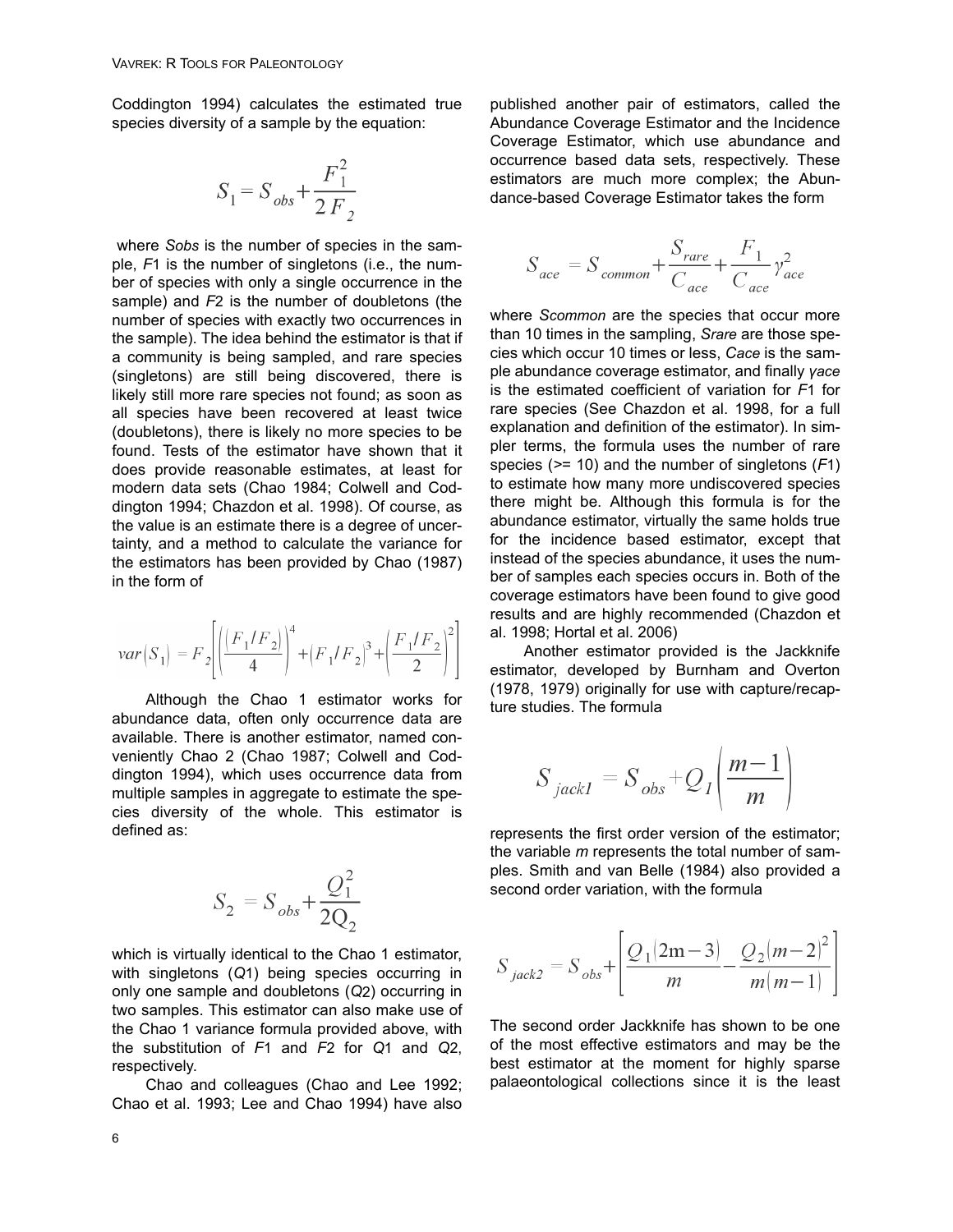susceptible to sampling bias (Chazdon et al. 1998; Hortal et al. 2006).

Finally, for completeness I also provide the bootstrap estimator

$$
S_{boot} = S_{obs} + \sum_{k=1}^{S_{obs}} (1 - p_k)^2
$$

developed by Smith and van Belle (1984). The bootstrap richness estimator has been generally regarded as one of the poorer species estimators, and Chazdon et al. (1998) in fact recommend against using it.

Though the various estimators vary greatly in their formulae, the functions within *fossil* take care of most of the nuances and generally require only one argument, that being a species occurrence matrix or species abundance vector or matrix.

```
>data(fdata.mat) 
>chao1(fdata.mat)
```
#### [1]12.25

```
>jack1(fdata.mat) [1]12.98980
```
It is often best to use a number of these estimators in concert, as concurrence between their individual values can lend support to their results. Colwell (2009) has released a program for Windows called *EstimateS* which does exactly this; it can calculate multiple species estimators for a data set, along with their variances and a species accumulation curve. Since Colwell's program is so useful, it was used as a template to create the function **spp.est().** The function has several important options, namely the number of randomizations and whether or not to use abundance data. The **spp.est()** function calculates a rarefaction curve, the Chao, Coverage Estimators and Jacknife, as well as standard deviations for all the estimates. As a default the function will run 10 randomizations of the data, however for more accurate estimates a much larger number of randomizations should be run. It should be noted that with a large data set and a large number of randomizations that the function may take a long time to complete. At this time, work has been undertaken to parallelize this function, enabling a large increase in processing time when using a multicore or multiprocessor system.

#### **MINIMUM SPANNING TREES**

Minimum Spanning Trees (MST) and the associated Minimum Spanning Networks/Forests (MSN) are a useful method of visually displaying relationships between samples, whether those samples are biogeographic or taxonomic in nature (Figure 1; Gower and Ross 1969). The MST is closely related to the final product of a Single Linkage Cluster Analysis (SLCA; Sneath 1957; Gower and Ross 1969) and connects all the points in a sample with the minimum number of connections (*n* - 1). The method used to find the tree—also the most common method—is to begin with a single point at random, and begin connecting to the closest point not already in the tree. When there is more than one equally close point, one will be chosen at random. The randomness aspect of the connections can be disabled in the options for the function, if so desired, such that the first listed point will be used as the start for the tree and if more than one point is equally close, the first listed will be chosen. Although there are other MST functions available for R (Oksanen et al. 2010), those other methods did not allow for a random start or random selection of equally minimal branches. The MSN is closely related to the MST; the MSN is a combination of all the possible MSTs. This could mean that if there was only one shortest MST that the MSN would be identical.

### **BIOGEOGRAPHY AND GIS**

Biogeography is concerned with locations of organisms in space. The *fossil* package implements a number of functions to assist in converting georeferenced datasets into formats useful for both graphing within R and exporting to GIS programs. R was originally created as a statistical language, but its ability to use and display geographic data is quite advanced for a non-GIS system. The *sp* package (Pebesma and Bivand 2005) along with a number of geographic libraries allows a user to put in data in a number of projections and change projection and datum. For a thorough treatment of spatial data analysis with R, I highly recommend Bivand et al. (2008); here I provide only a cursory description of the topic.

The simplest geographic function to use is likely **create.lats(),** which as mentioned previously can extract the locality data from a list of taxa occurrences. With the output from this function, a number of further analyses can be done. For example, it is often useful to have the distances between two points in space; this can be easily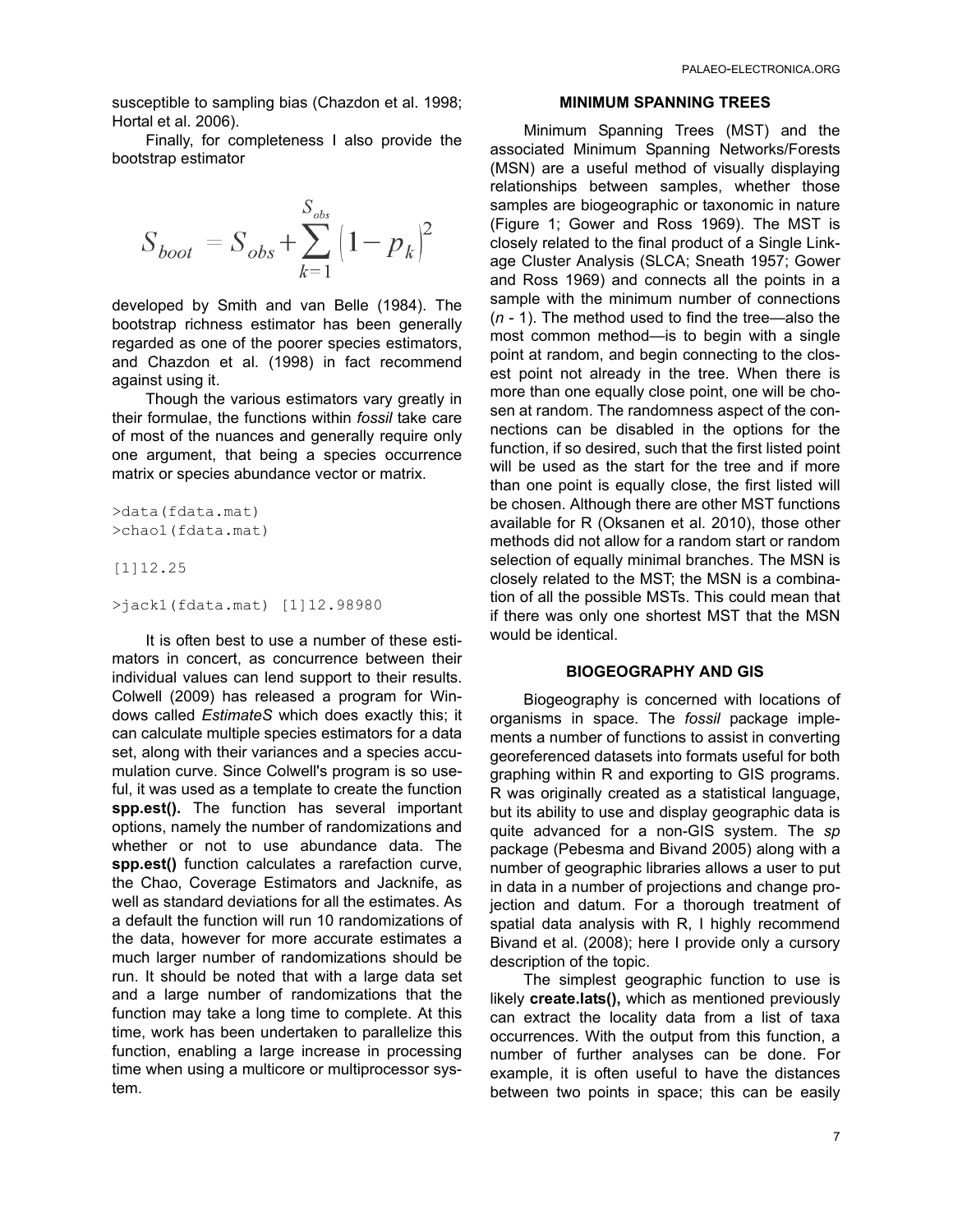

**FIGURE 1.** Minimum Spanning Tree for the **fdata** example data set from the *fossil* package, overlain over a map of the USA. Letters correspond to locality name.

```
>data(fdata.mat) 
>fdata.dist<-dino.dist(fdata.mat) 
>fdata.mst<-dino.mst(fdata.dist) 
>data(fdata.lats) 
>library(maps) 
>map("state") 
>mstlines(fdata.mst,coordinates(fdata.lats))
>points(coordinates(fdata.lats),pch=16,col="white",cex=3) 
>points(coordinates(fdata.lats),pch=1,cex=3) 
>text(coordinates(fdata.lats),labels=LETTERS[1:12])
```
accomplished with the **earth.dist()** function, which returns a matrix of pairwise distances in kilometres (Figure 2). One note, however, is that the original matrix of locations must be in decimal degrees. Of course, the sp package provides functions to convert between coordinate systems if necessary.

Biogeography is concerned with species locations in space, and the sampling distributions of those species can cause some interesting effects in diversity calculations, namely the well researched species/area effect (Arrhenius 1921; Gleason 1922; Preston 1960; Connor and McCoy 1979; Rosenzweig 1995). Although palaeontology often pays little attention to this effect, Carrasco et al. (2005) have shown that it does hold true in fossil data sets. As a way to observe these effects efficiently, I have created the **function sac()** that can create a summary species area curve for a data set (Figure 3). As its arguments, it takes a table of longitude/latitude and a species occurrence matrix. It makes use of another function called **earth.poly(),** which can take a table of locations and calculate which points create the vertices for a minimum spanning polygon/convex hull, as well as calculate the true geographic area of the polygon.

Though the R environment is powerful when analysing GIS data, it lacks a large amount of visual interactivity with the data. Often, it is simply easier to use a GIS program to view geographic data, and as such I have tried to make it as simple as possible to move geographic data out of R. Currently the package provides helper functions for exporting both geographic points (**lats2Shape()**) and MSTs/MSNs (**msn2Shape**) to shapefile format using the package **shapefiles** (Stabler 2006). To use the functions, you need the shapefile package available on your system; the package can be downloaded using the install.packages(shapefiles)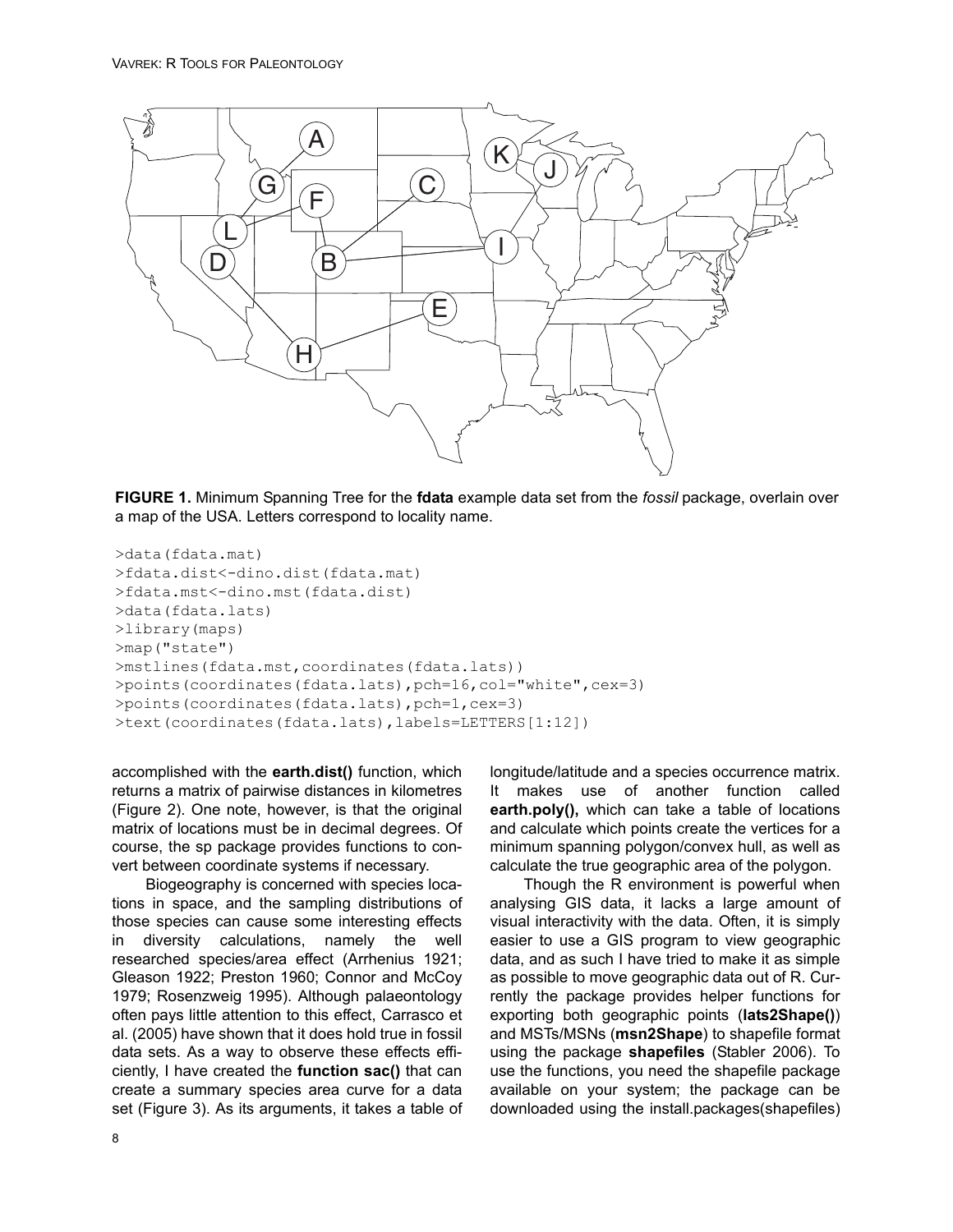

**FIGURE 2.** Distances between three selected locations from the **fdata** sample data. Distances given between points are in km.

```
>data(fdata.lats) 
>fd.subset<-coordinates(fdata.lats)[1:3,] 
>earth.dist(fdata.lats[1:3,]) 
      locA locB
locB 893.4992
locC 776.3101867.2648
>map("state") 
>polygon(fd.subset) 
\text{Text}(c(-110,-101,-106), c(42,42,47), labels=round(earth.dist(fd.subset)[c(1,
+3,2)]))
>points(fd.subset,pch=16,col="white",cex=3) 
>points(fd.subset,pch=1,cex=3) 
>text(fd.subset,label=LETTERS[1:3])
```
command. Once the shapefiles have been created, they can be saved using the **write.shapefile()** command. The **shapefiles** can then be loaded in any GIS program (Figure 4).

```
>data(fdata.lats) 
>shape.lats<-lats2Shape(fdata.lats) 
>fdata.dist<-dino.dist(fdata.mat) 
>fdata.mst<-dino.mst(fdata.dist) 
>shape.mst<-
msn2Shape(fdata.mst,fdata.lats)
```
# **CONCLUSION**

I optimistically envisage the *fossil* package growing larger and larger in both function and use. As the project is Open Source, I encourage others to help aid in its development both by simply using it in various and novel situations, as well as suggesting new possible methods, indices and functions that may be useful. As well, I readily encourage others to use the original source code for their own purposes, with the only caveat that attribution is given where appropriate. I hope that encouraging the recopying and reuse of this code will save others time while developing their meth-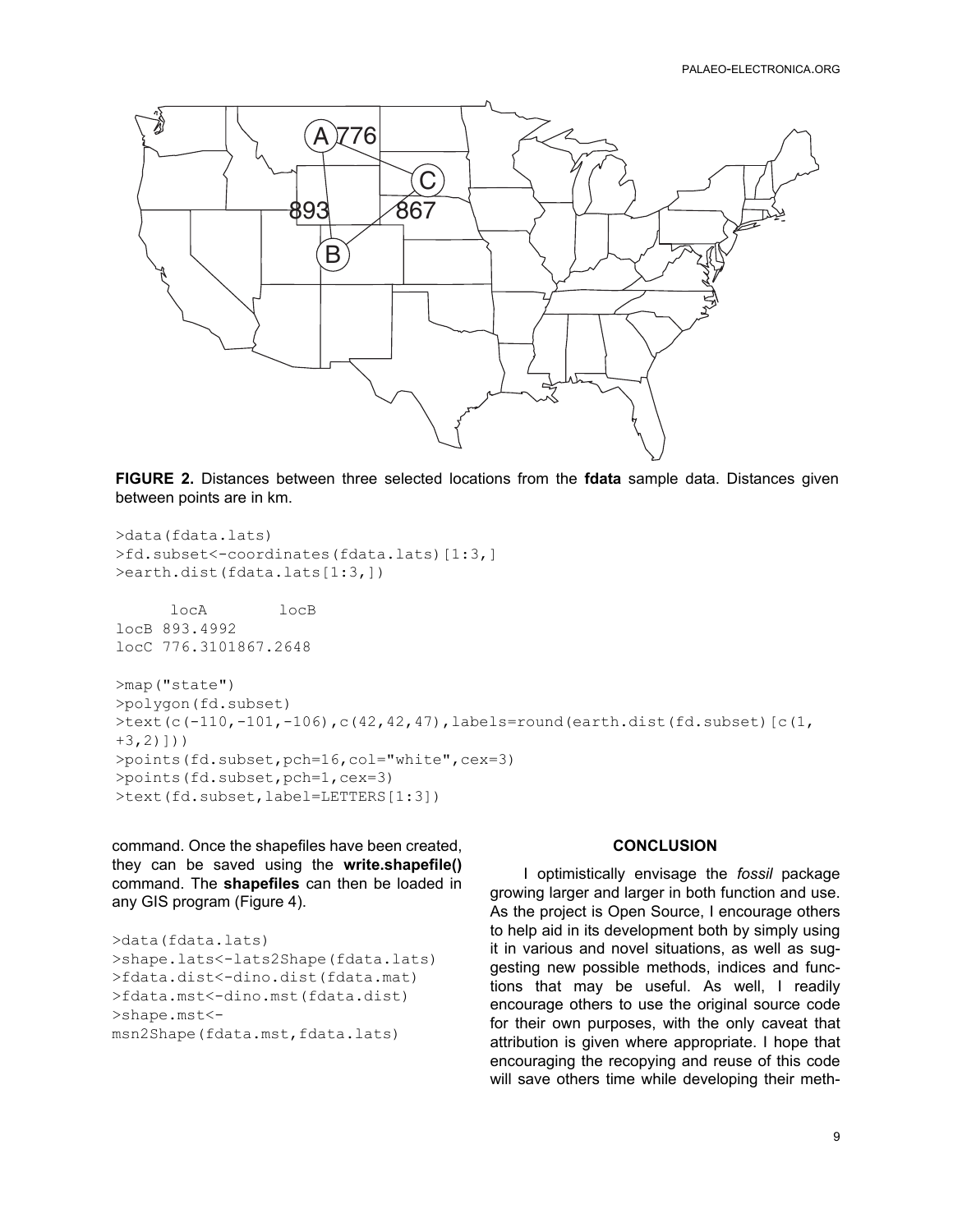

# **FIGURE 3.** Species area curve for the **fdata** sample data.

```
>plot(log(sac(fdata.lats,fdata.mat)[
[1]]), ylab="logspeciesrichness",
+xlab="logarea(km^2)")
```
ods and allow more time for the actual data analysis.

# **ACKNOWLEDGMENTS**

I would like to thank H. Larsson for his helpful reviews and comments on this manuscript and for introducing me to the R Language. Also, this manuscript was greatly improved by comments from P.D. Polly and from two anonymous reviewers.

Work on this project was supported by a National Sciences and Engineering Research Council Canada Graduate Scholarship (Masters and Doctoral) and a Fonds Québécois de la Recherche sur la Nature et les Technologies Doctoral scholarship.

## **REFERENCES**

- Alroy, J., Marshall, C.R., Bambach, R.K., Bezusko, K., Foote, M., Fursich, F.T., Hansen, T.A., Holland, S.M., Ivany, L.C., Jablonski, D., Jacobs, D.K., Jones, D.C., Kosnik, M.A., Lidgard, S., Low, S., Miller, A.I., Novack-Gottshall, P.M., Olszewski, T.D., Patzkowsky, M.E., Raup, D.M., Roy, K., Sepkoski, J.J., Jr., Sommers, M.G., Wagner, P.J., and Webber, A. 2001. Effects of sampling standardization on estimates of phanerozoic marine diversification. *Proceedings of the National Academy of Sciences*, 98:6261-6266.
- Arrhenius, O. 1921. Species and area. *The Journal of Ecology*, 9:95-99.
- Becker, R.A., Chambers, J.M., and Wilks, A.R. 1988. *The New S Language*. Wadsworth, Pacific Grove, California.
- Benton, M.J., Wills, M.A., and Hitchin, R. 2000. Quality of the fossil record through time. *Nature*, 403:534- 537.
- Bivand, R.S., Pebesma, E.J., and Gómez-Rubio, V. 2008. *Applied Spatial Data Analysis with R*. Springer, New York.
- Braun, W.J. and Murdoch, D.J. 2008. *A First Course in Statistical Programming with R*. Cambridge University Press, New York, NY, USA.
- Bray, J.R. and Curtis, J.T. 1957. An ordination of the upland forest communities of southern Wisconsin. *Ecological Monographs*, 27:326-349.
- Burnham, K.P. and Overton, W.S. 1978. Estimation of the size of a closed population when capture probabilities vary among animals. *Biometrika*, 65:625-633.



**FIGURE 4.** A screen shot from Quantum GIS, showing the exported latitude and MST shapefiles on a map of the USA.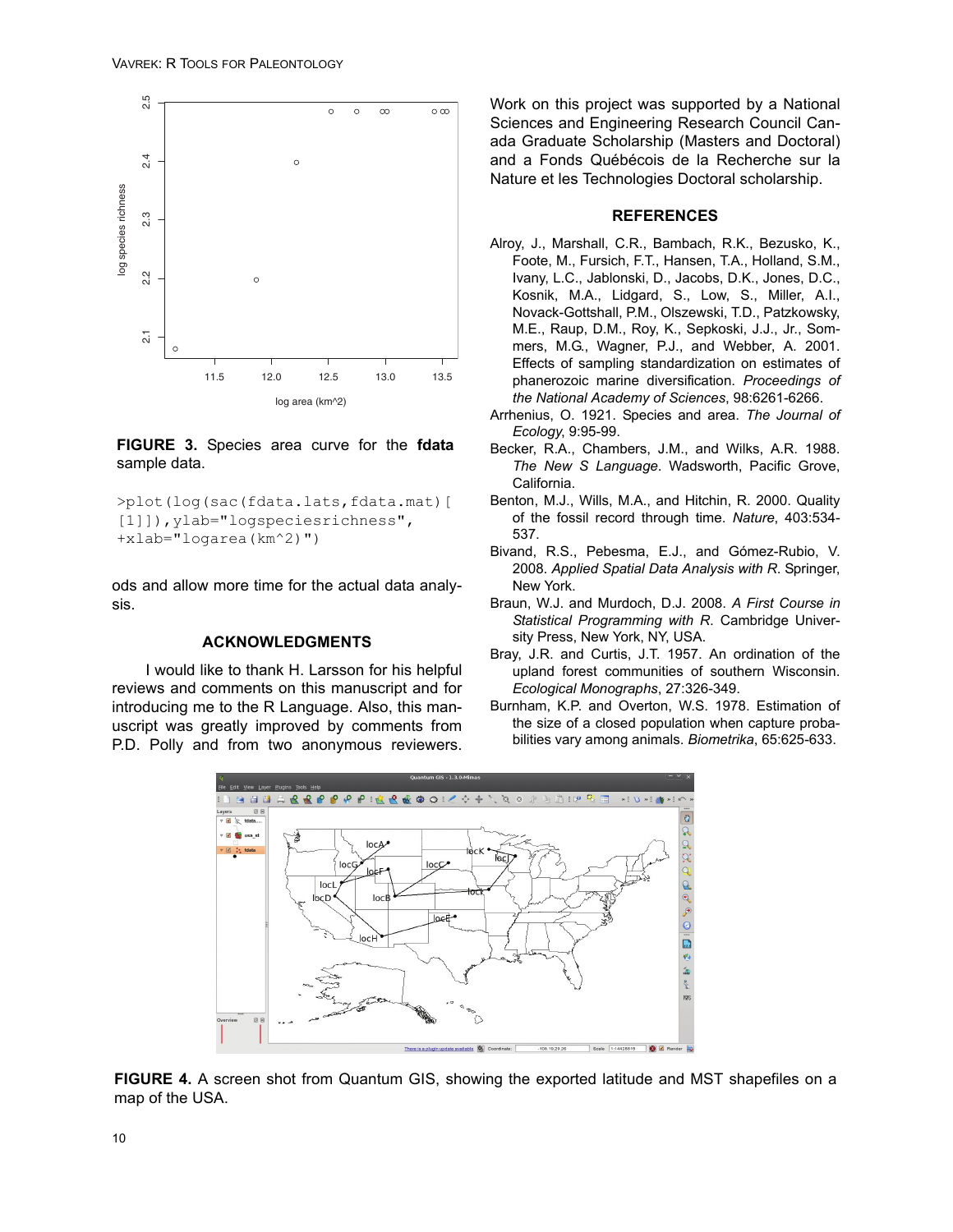- Burnham, K.P. and Overton, W.S. 1979. Robust estimation of population size when capture probabilities vary among animals. *Ecology*, 60:927-936.
- Carrano, M. 2000. Taxonomy and classification of nonavian Dinosauria: Online Systematics Archive 4: *The Paleobiology Database*. http://paleodb.org.
- Carrasco, M., Kraatz, B., Davis, E., and Barnosky, A. 2005. *Miocene Mammal Mapping Project (MIOMAP)*. Technical report, University of California Museum of Paleontology. www.ucmp.berkeley.edu/miomap/
- Chao, A. 1984. Non-parametric estimation of the number of classes in a population. *Scandinavian Journal of Statistics*, 11:265-270.
- Chao, A. 1987. Estimating the population size for capture-recapture data with unequal catchability. *Biometrics*, 43:783-791.
- Chao, A. and Lee, S.M. 1992. Estimating the number of classes via sample coverage. *Journal of the American Statistical Association*, 87:210-217.
- Chao, A., Ma, M.C., and Yang, M.C.K. 1993. Stopping rules and estimation for recapture debugging with unequal failure rates. *Biometrika*, 80:193-201.
- Chazdon, R., Colwell, R., Denslow, J., and Guariguata, M. 1998. Statistical methods for estimating species richness of woody regeneration in primary and secondary rain forests of NE Costa Rica, p. 285-309. In Dallmeier, F. and Comiskey, J. (eds.), *Forest Biodiversity Research, Monitoring and Modeling: Conceptual Background and Old World Case Studies*. Parthenon Publishing, Paris.
- Clarke, K.R. 1993. Non-parametric multivariate analyses of changes in community structure. *Australian Journal of Ecology*, 18:117-143.
- Coleman, B.D. 1981. On random placement and species-area relations. *Mathematical Biosciences*, 54:191-215.
- Coleman, B.D., Mares, M.A., Willig, M.R., and Hsieh, Y.H. 1982. Randomness, area, and species richness. *Ecology*, 63:1121-1133.
- Colwell, R. 2009. *EstimateS: Statistical estimation of species richness and shared species from samples. Version 8.2.* http://viceroy.eeb.uconn.edu/EstimateS
- Colwell, R.K. and Coddington, J.A. 1994. Estimating terrestrial biodiversity through extrapolation. *Philosophical Transactions of the Royal Society B: Biological Sciences*, 345:101-118.
- Connor, E.F. and McCoy, E.D. 1979. The statistics and biology of the species-area relationship. *The American Naturalist*, 113:791-833.
- Ezard, T.H. and Purvis, A. 2009. paleoPhylo: free software to draw paleobiological phylogenies. *Paleobiology*, 35:460-464.
- Faith, D., Minchin, P., and Belbin, L. 1987. Compositional dissimilarity as a robust measure of ecological distance. *Plant Ecology*, 69:57-68.
- Foote, M. 1992. Rarefaction analysis of morphological and taxonomic diversity. *Paleobiology*, 18:1-16.
- Gleason, H.A. 1922. On the relation between species and area. *Ecology*, 3:158-162.
- Gotelli, N.J. and Colwell, R.K. 2001. Quantifying biodiversity: procedures and pitfalls in the measurement and comparison of species richness. *Ecology Letters*, 4:379-391.
- Gower, J.C. and Ross, G.J.S. 1969. Minimum spanning trees and single linkage cluster analysis. *Journal of the Royal Statistical Society. Series C (Applied Statistics)*, 18:54-64.
- Green, P.J. 2003. Diversities of gifts, but the same spirit. *Journal of the Royal Statistical Society. Series D (The Statistician)*, 52:423-438.
- Green, R.H. 1980. Multivariate approaches in ecology: The assessment of ecologic similarity. *Annual Review of Ecology and Systematics*, 11:1-14.
- Hammer, Ø., Harper, D.A., and Ryan, P.D. 2001. PAST: Paleontological Statistics Software Package for Education and Data Analysis. *Palaeontologia Electronica*, 4:9.
- Harrison, L.B. and Larsson, H.C.E. 2008. Estimating evolution of temporal sequence changes: A practical approach to inferring ancestral developmental sequences and sequence heterochrony. *Systematic Biology*, 57:378-387.
- Heck, K.L., van Belle, G., and Simberloff, D. 1975. Explicit calculation of the rarefaction diversity measurement and the determination of sufficient sample size. *Ecology*, 56:1459-1461.
- Hortal, J., Borges, P., and Gaspar, C. 2006. Evaluating the performance of species richness estimators: sensitivity to sample grain size. *Journal of Animal Ecology*, 75:274-287.
- Hubálek, Z. 1982. Coefficients of association and similarity, based on binary (presence-absence) data: An evaluation. *Biological Reviews*, 57:669-689.
- Hunt, G. 2008. *paleoTS: Modeling evolution in paleontological time-series*. R package version 0.3.1. http:// cran.r-project.org/web/packages/paleoTS/
- Ihaka, R. and Gentleman, R. 1996. R: A language for data analysis and graphics. *Journal of Computational and Graphical Statistics*, 5:299-314.
- Jaccard, P. 1901. Étude comparative de la distribution florale dans une portion des alpes et des jura. *Bulletin del la Société Vaudoise des Sciences Naturelles*, 37:547-579.
- Lee, S.M. and Chao, A. 1994. Estimating population size via sample coverage for closed capture-recapture models. *Biometrics*, 50:88-97.
- Leisch, F. and Rossini, A.J. 2003. Reproducible statistical research. *Chance*, 16:46-50.
- Maddison, W.P. and Maddison, D. 2009. *Mesquite: a modular system for evolutionary analysis. Version 2.72*. http://mesquiteproject.org
- Magurran, A.E. 2004. *Measuring Biological Diversity*. Blackwell, Oxford.
- Minchin, P.R. 1987. An evaluation of the relative robustness of techniques for ecological ordination. *Plant Ecology*, 69:89-107.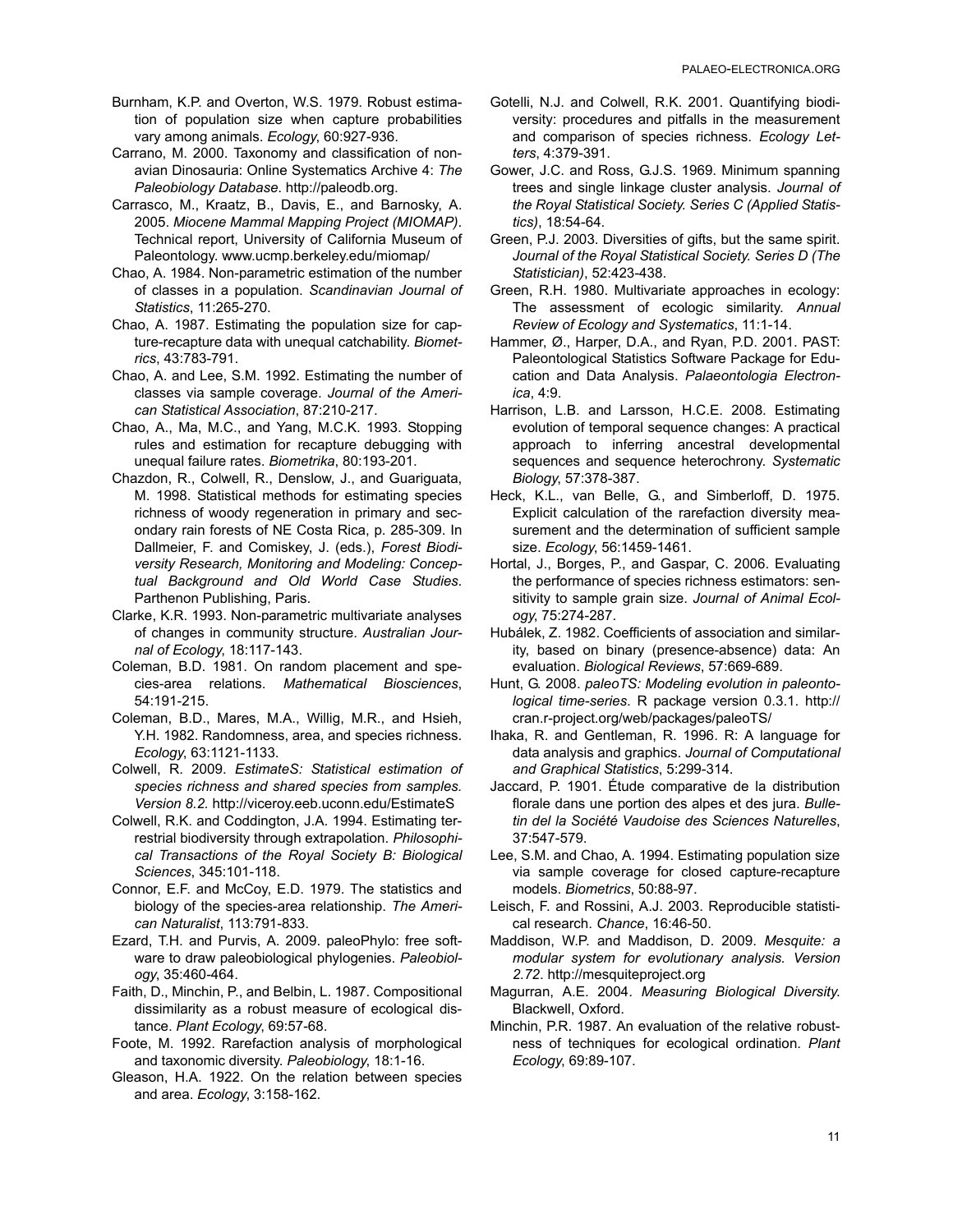- Oksanen, J., Blanchet, F.G., Kindt, R., Legendre, P., O'Hara, R.G., Simpson, G.L., Solymos, P., Stevens, M.H.H., and Wagner, H. 2010. *vegan: Community Ecology Package*. R package version 1.17-0. http:// cran.r-project.org/web/packages/vegan/
- Paradis, E., Claude, J., and Strimmer, K. 2004. Ape: analyses of phylogenetics and evolution in R language. *Bioinformatics*, 20:289-290.
- Pebesma, E.J. and Bivand, R.S. 2005. Classes and methods for spatial data in R. *R News*, 5:9-13.
- Preston, F.W. 1948. The commonness, and rarity, of species. *Ecology*, 29:254-283.
- Preston, F.W. 1960. Time and space and the variation of species. *Ecology*, 41:611-627.
- R Development Core Team. 2010. *R: A Language and Environment for Statistical Computing*. R Foundation for Statistical Computing, Vienna, Austria.
- Rosenzweig, M.L. 1995. *Species Diversity in Space and Time.* Cambridge University Press, Cambridge, UK.
- Sanders, H.L. 1968. Marine benthic diversity: A comparative study. *The American Naturalist*, 102:243-282.
- Shi, G.R. 1993. Multivariate data analysis in palaeoecology and palaeobiogeography - a review. *Palaeogeography, Palaeoclimatology, Palaeoecology*, 105:199-234.
- Simpson, G. 1960. Notes on the measurement of faunal resemblance. *American Journal of Science*, 258:300- 311.
- Smith, E.P. and van Belle, G. 1984. Nonparametric estimation of species richness. *Biometrics*, 40:119-129.
- Sneath, P.H.A. 1957. The application of computers to taxonomy. *Journal of General Microbiology*, 17:201- 226.
- Stabler, B. 2006. *shapefiles: Read and Write ESRI Shapefiles*. R package version 0.6. http://cran.r-project.org/web/packages/shapefiles/
- Stallman, R. 1999. The GNU Operating System and the Free Software Movement, p. 53-70. In DiBona, C., Ockman, S. and Stone, M. (eds.), *Open Sources: Voices from the Open Source Revolution*. O'Reilly, Sebastopol, California.
- Wolda, H. 1981. Similarity indices, sample size and diversity. *Oecologia*, 50:296-302.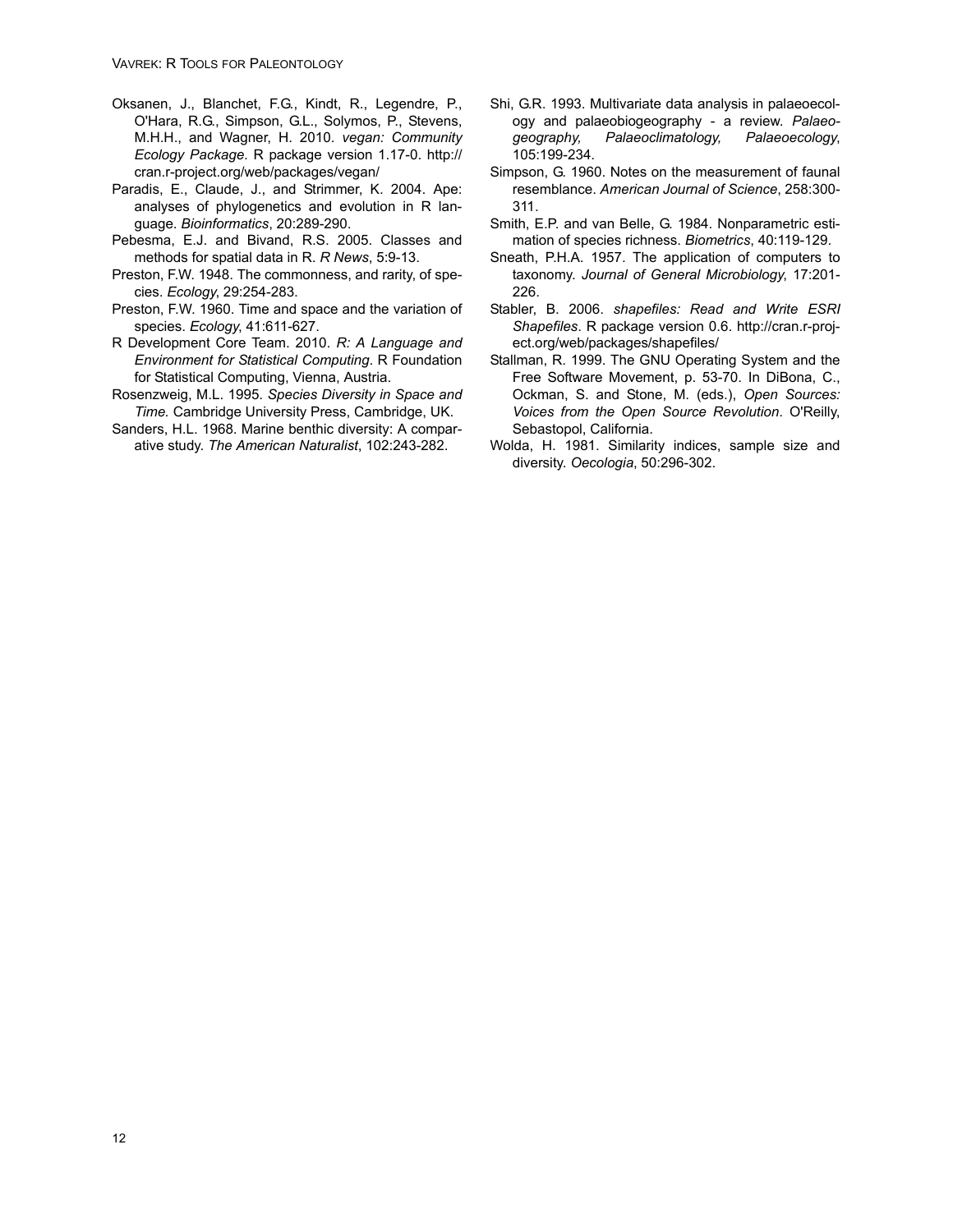# **APPENDIX**

Appendix: R source code

###chunknumber1:data-in

#linesstartingwitha#arecomments, andareignoredbytheRinterpreter

#install.packages('fossil')

library (fossil)

###chunknumber2:list-to-occ-mat

data (fdata.list)

create.matrix(fdata.list,tax.name='species',locality='locality')

###chunknumber3:list-to-abund-mat

data (fdata.list)

create.matrix(fdata.list,tax.name='species',locality='locality',

abund=TRUE, abund.col='abundance')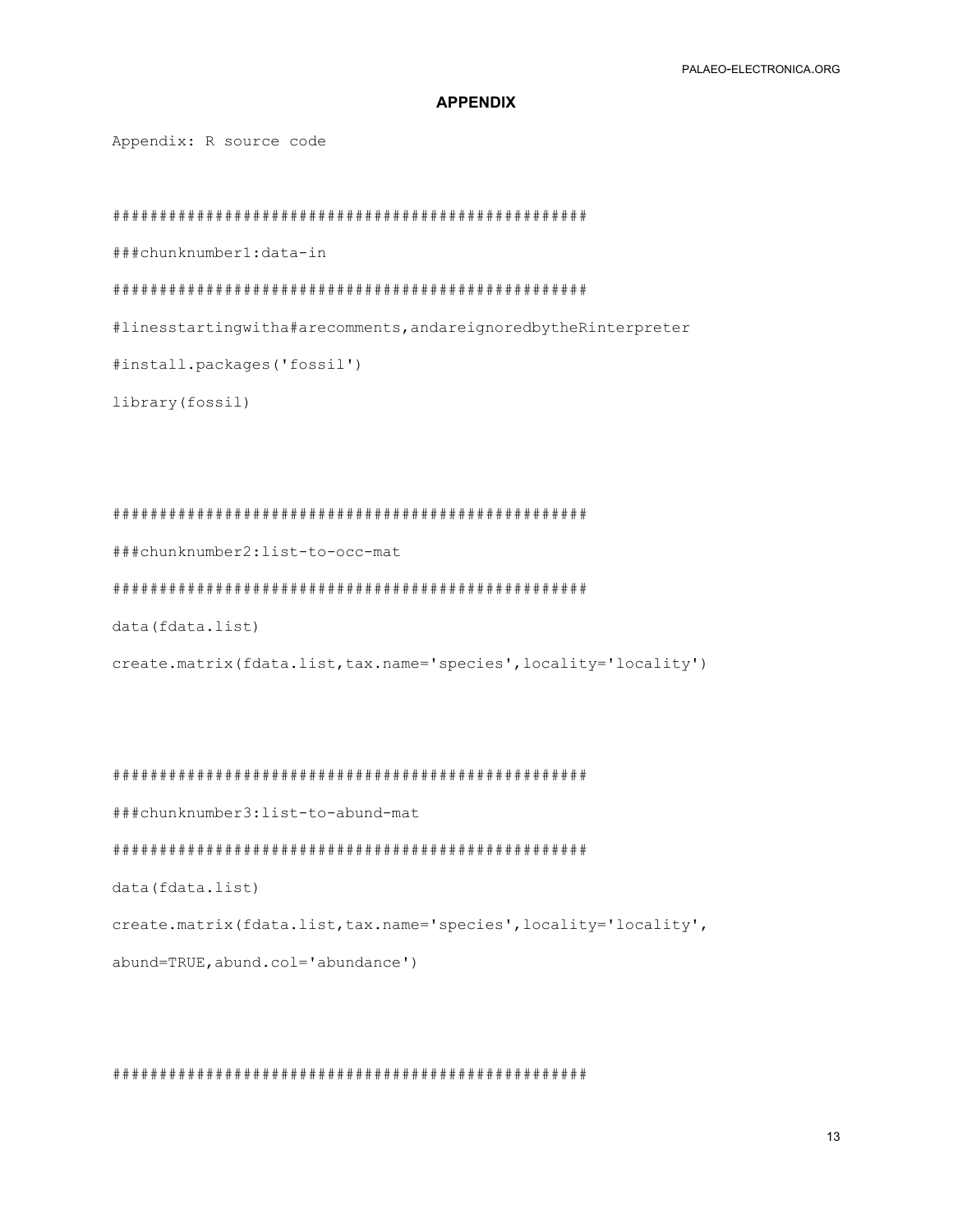# VAVREK: R TOOLS FOR PALEONTOLOGY

###chunknumber4:list-to-lats data (fdata.list) create.lats(fdata.list,loc='locality',long='longitude',  $lat='latitude')$ 

###chunknumber5:sim-measure

 $sampleA < -c(1, 1, 0, 1, 1, 1, 1)$ 

 $sampleB < -c(0, 1, 1, 0, 0, 1, 1)$ 

sorenson (sampleA, sampleB)

#### 

###chunknumber6:spp-ests

data (fdata.mat)

chaol(fdata.mat)

jack1(fdata.mat)

###chunknumber7:shapefiles data (fdata.lats)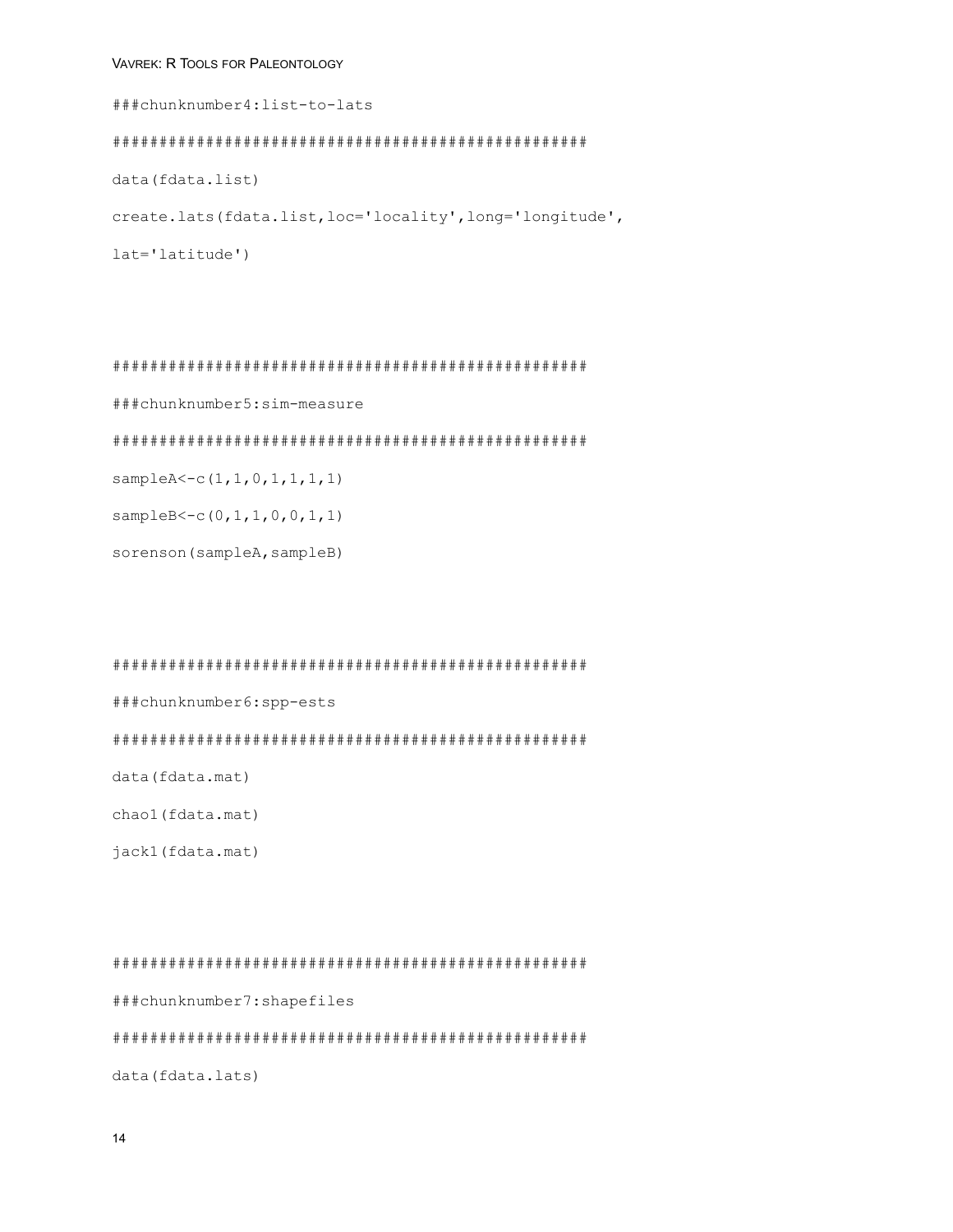shape.lats<-lats2Shape(fdata.lats) fdata.dist<-dino.dist(fdata.mat) fdata.mst<-dino.mst(fdata.dist) shape.mst<-msn2Shape(fdata.mst,fdata.lats)

###chunknumber8:mst-map data (fdata.mat) fdata.dist<-dino.dist(fdata.mat) fdata.mst<-dino.mst(fdata.dist) data (fdata.lats) library (maps) map('state') mstlines (fdata.mst, coordinates (fdata.lats)) points (coordinates (fdata.lats), pch=16, col='white', cex=3) points (coordinates (fdata.lats), pch=1, cex=3) text(coordinates(fdata.lats), labels=LETTERS[1:12])

###chunknumber9:geo-dist-map data (fdata.lats) fd.subset<-coordinates(fdata.lats)[1:3,] earth.dist(fdata.lats[1:3,])